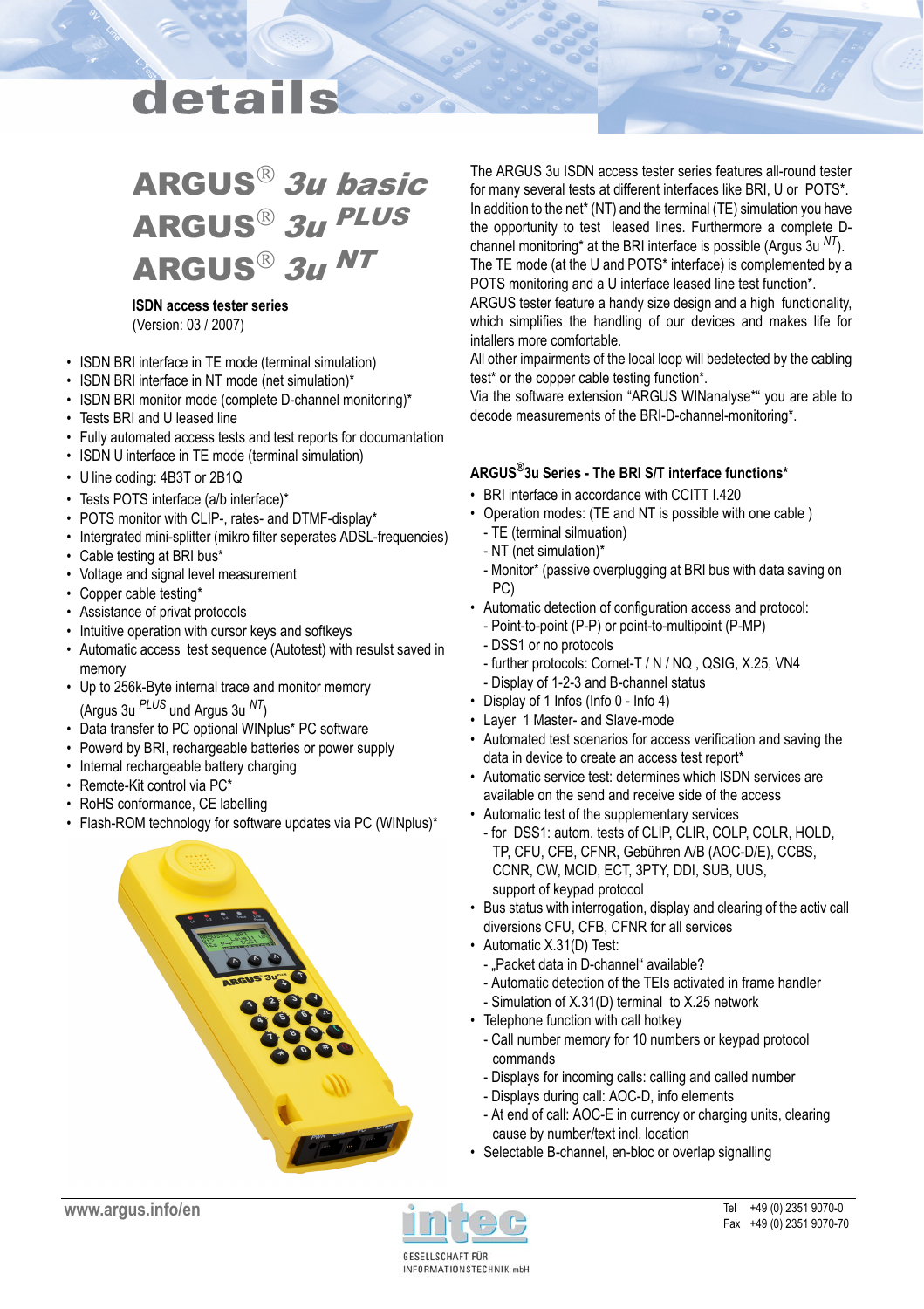## letail

- BERT bit error test with evaluation in accordance with G.821 - Extended self call end-to-end BERT
	- Displays the bit error count and remaining measuring time
	- G.821 analysis: ES, EFS, SES, US, DM and OK evaluation
	- Adjustable service
	- Manual injection of bit errors
	- Adjustable OK/Not-OK bit error rate threshold and evaluation
	- Test pattern in accordance with O.150: 2E11-1, 2E15-1, user defined
	- Measurement period: 1 minute up to infinite
	- Loopbox function for B-channels and all services
	- Audible alarms for bit errors,LOS and LOS counter



(Supplementary service test viewed by WINanalyse\*)

- Simultaneous use of two connections
- Terminal or net simulation\* for different ISDN bearer and tele sevices
- Displays the clear cause by number/text incl. location in plaintext • Tests of ISDN leased lines:
- Telephone function and BERT, selectable B-channels, loopbox function for B-channels
- BERT in D-channel
- Time measuremnet: time for connecting, time offset of B-channels
- Layer 1 tests and bus supply: Measurement and evaluation of the phantom feed (OK, NORMAL or Restricted Power) and the L1 recieve- and send-signal level of NTBA or PBX
- Cable testing\*: Check-up of the terminating impedance in detail. If there are crossed wires or short circuits, the tester displays the right wire.

## **ARGUS®3u Series - The U interface function**

- U interface in accordance with ETR 80 / ANSI T1.601
- Line coding: 4B3T or 2B1Q, RJ 45 with 150 Ohm
- Automatic U interface detection
- Test in TE mode at U interface same as at S/T
- Measurement of U interface voltage incl.OK evaluation
- Endurance testing (up to 1200 mW incl. U/I measurement)
- High-Z monitor with non-intrusive listen-to on U interface (qoud vide POTS)

### **ARGUS®3u Series - Basic copper cable testing function\***

- Impedance measurement (loop) accuracy: ~ 10% - Measurement range: 100 Ohm ... 20k Ohm
- Resolution: <1k: +/- 10 Ohm, >1k: +/- 100 Ohm
- Capacity measuremt (open) accuracy: ~ 10%
- Measurment range: 1nF ... 1µF
- Resolution: 1nF ... 1µF +/- 1/10 nF

## **ARGUS®3u Series - The POTS interface function\***

- Automatic detection of POTS interface
- POTS telephone function with DTMF and pulse dial mode
- Flash function (40-1000 ms)
- Loop resistance: 400 Ohm
- POTS voltage measurement incl. polarity (on-hook and off-hook)
- CLIP and other caller ID services in acc. ETS 300 659/778
- Supports display FSK and DTMF caller ID
- Adjustable DTMF signal level, signal and intervall lenght
- High-Z monitor with non instrusive listen-to on POTS) - Measurement of voltage incl. polarity (up to 300 V)
	- Online display of CLIP, date, time,... caller ID services
- Online display of DTMF dailing tones incl. A, B, C, D, \*, #
- Works as reciever for tone generators

## **ARGUS®3u Series - Acoustics\***

- Automatic headset access detection
- Headset connection over jack plug
- Headset operation mode